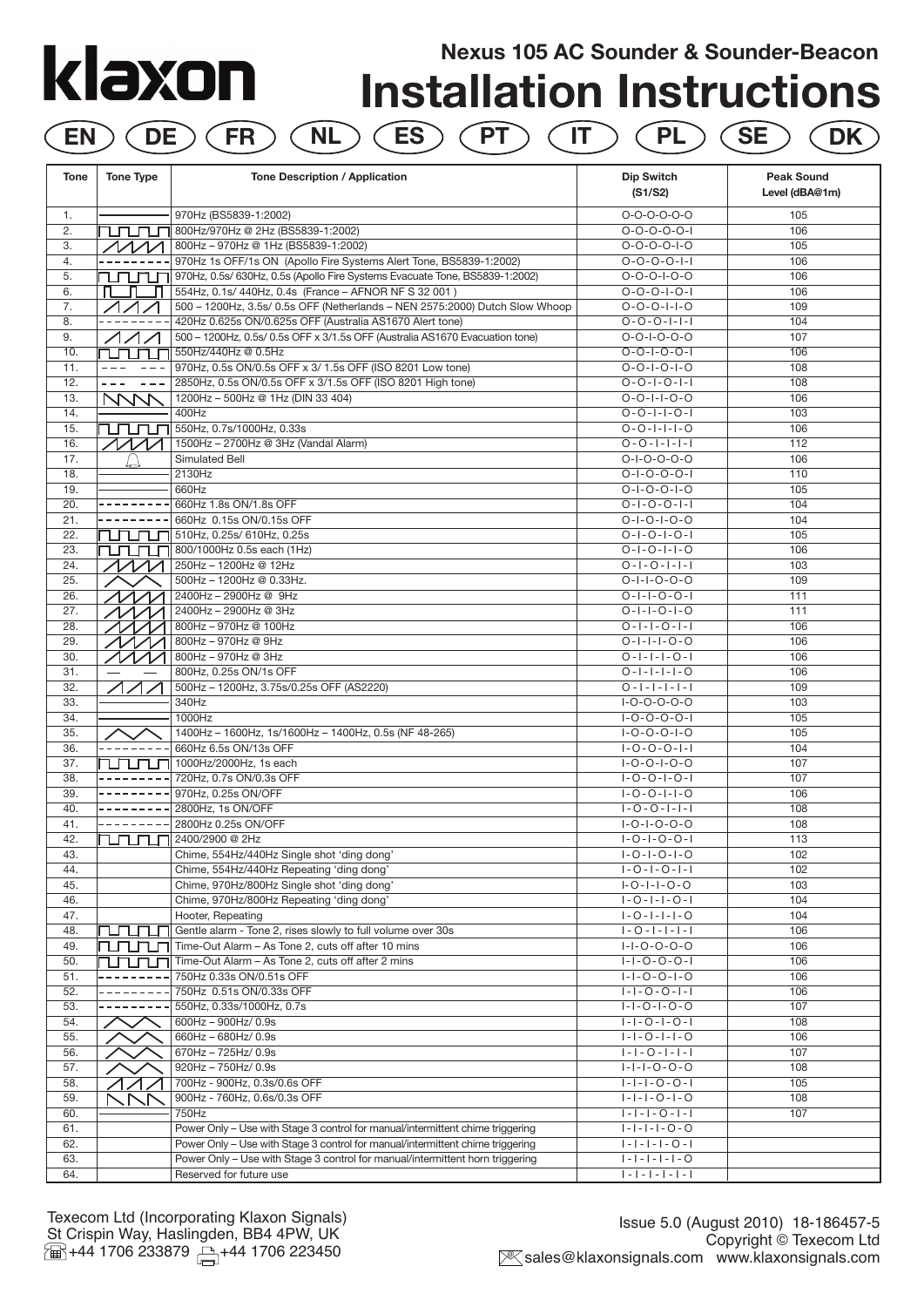

From Controller

**Nexus 105 AC Sounder & Sounder-Beacon**

# **Installation Instructions**

To Next Unit





### **Installation Manual**

#### **Installation IMPORTANT**

- a. The unit should be fitted with a fused spur incorporating an all pole disconnection device providing 3mm contact separation in all poles. Ensure fuse, cable size and gland type are rated sufficiently for the total load on the sounder circuit.
- b. Isolate the unit from the electricity supply before removing the cover. Only suitably qualified personnel should gain access to the unit to perform adjustments to the tone or volume. WARNING: no user serviceable parts contained within the unit.
- c. The sounder is installed by first mounting the base unit and making the external wring connections to the base. The head unit then automatically connects when it is attached to the base.
- d. The sounder head is separated from the base by unlocking the four ¼-turn fasteners in the corners of the sounder. (Recommended screwdriver: Philips No. 2, min 100mm long).
- e. Note that the head only fits onto the base one way around. If a beacon is fitted, care should be taken when mounting the base to ensure that the beacon will be positioned in the desired orientation after the sounder is attached.

#### **Wiring**

Note that the sounder and beacon have separate power terminals, marked as follows:

| <b>Device</b>         | <b>Common (Neutral)</b> | 110V | <b>230V</b> |
|-----------------------|-------------------------|------|-------------|
| I Sounder             |                         | 110V | 230V        |
| Beacon (Where fitted) |                         | 110\ |             |

Each terminal is duplicated to enable simple 'daisy-chain' connection of multiple units.

#### **Controls**

#### a. Tone Selection

The alarm tones are set using 6-way dipswitches S1. The required settings are shown in the table overleaf.

b. Volume Control The sound output of the unit can be reduced by up to 20dBA by adjusting the potentiometer.

#### **Technical Specification:**

| Supply Voltage Range 110/230V 50/60Hz  |
|----------------------------------------|
|                                        |
|                                        |
| Peak Sound Level  102 - 113 dBA at 1m* |
|                                        |
| Frequency Range  340 - 2900 Hz*        |
|                                        |
|                                        |
|                                        |
|                                        |
|                                        |
| Sonos Sounders                         |

\*depends on selected tone



The European directive "Waste Electrical and Electronic Equipment" (WEEE) aims to minimise the impact of electrical and electronic equipment waste on the environment and human health. To conform with this directive, electrical equipment marked with this symbol must not be disposed of in European public disposal systems. European users of electrical equipment must now return end-of-life equipment for disposal. Further information can be found on the following website: http://www.recyclethis.info/.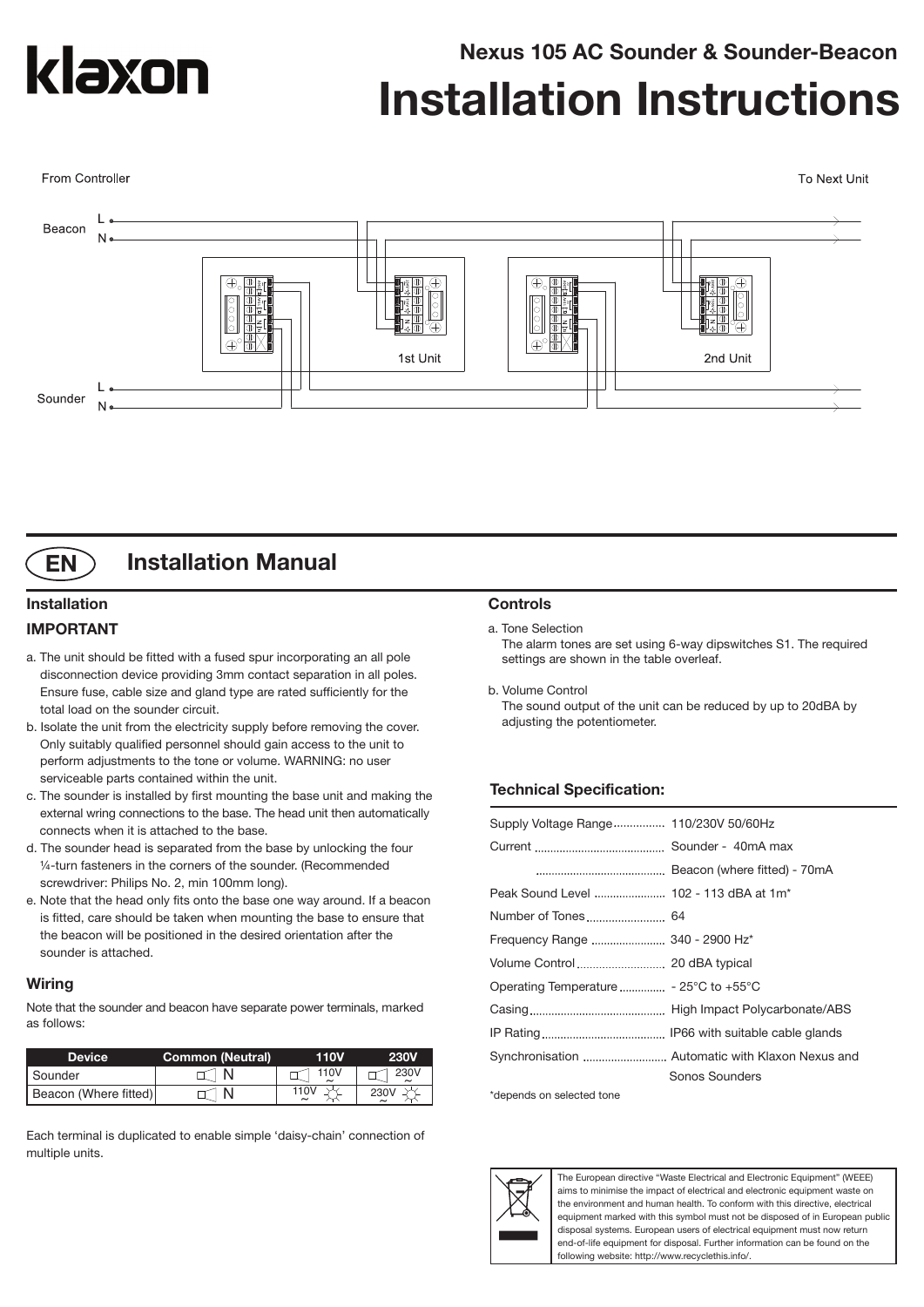### **DE Installationsanweisung**

#### **Einbau**

- a. Das Gerät sollte mit einer abgesicherten Spitze versehen sein, in der ein All-Pole-Trenngerät mit 3 mm Kontakt trennung für alle Pole untergebracht ist. Darauf achten, dass Sicherung, Kabelstärke und verschraubungen für die Gesamtlast des Schallgeber-Schaltkreises ausreichen.
- b. Vor Abnehmen der Abdeckung das Gerät von der Stromzufuhr trennen. Nur ausreichend qualifiziertes Personal sollte zur Regulierung des Tons oder der Lautstärke Zugang zum Gerät haben. VORSICHT: Das Gerät enthält keine vom Benutzer zu.
- c. Zum Installieren des Alarmgebers zunächst die Basis montieren und externe Kabel an die Basis anschließen. Sobald der Kopf auf der Basis befestigt ist, wird die Verbindung automatisch hergestellt.
- d. Um den Kopf von der Basis abzunehmen, die vier Befestigungen in den Ecken des Alarmgebers durch ¼ Drehung entriegeln. (Empfohlener Schraubendreher: Philips Nr. 2, mind. 100mm lang).
- e. Hinweis: Der Kopf lässt sich nur in einer Richtung auf die Basis setzen. Bei gleichzeitiger Verwendung einer Signalleuchte sollte beim Montieren der Basis darauf geachtet werden, dass die Signalleuchte nach Aufsetzen des Signalgebers korrekt ausgerichtet ist.

#### **Kabelanschlüss**

Beachten Sie, dass Schallgeber und Blitzleuchte separate Stromanschlüsse haben, die folgendermaßen markiert sind:

| Gerät                           | <b>Gemeinsam (Neutral)</b> | <b>110V</b> | <b>230V</b> |
|---------------------------------|----------------------------|-------------|-------------|
| Schallgeber                     |                            | 110V        | 230V        |
| Blitzleuchte (falls angebracht) |                            | 110V        | 230V        |

#### **Bedienung**

a. Tonwahl

Der Ton ist über den 6 fach-DIP-Schalter, der sich am Gehäuseboden befindet, zu selektieren. Die zur Verfügung stehende Töne und die entsprechenden Schalterkombinationen, sind auf der Folgeseite gelistet.

b. Lautstärkeregelung

Durch Regulierung des Potentiometers kann die Lautstärke des Geräts um bis zu 20dBA reduziert werden.

#### **Technische Spezifikation:**

|                              | Versorgungsspannung 110V oder 230V 50/60Hz |
|------------------------------|--------------------------------------------|
|                              |                                            |
|                              |                                            |
|                              |                                            |
|                              |                                            |
| Frequenzbereich 340-2900 Hz* |                                            |
|                              |                                            |
|                              |                                            |
|                              |                                            |
|                              |                                            |
|                              |                                            |
|                              | und Sonos-Alarmgebern                      |

\*je nach gewähltem Ton.



#### **Spécifications techniques**

- a. Un circuit individuel avec protection par fusible doit être installé pour l'unité, incorporant un dispositif de découplage de pôle assurant une séparation de contact de 3 mm pour tous les pôles. Veillez à ce que le fusible, la taille du câble et le type de presse étoupe soient de qualité suffisante pour supporter la charge totale du circuit du sondeur.
- b. Isolez l'unité du circuit d'alimentation électrique avant de retirer le couvercle. L'accès à l'unité pour effectuer des ajustements de tonalité ou de volume doit être exclusivement pratiqué par des personnes qualifiées. ATTENTION : aucune réparation ne doit être tenté sur l'unité par l'utilisateur.
- c. Le sondeur s'installe en montant d'abord la base, puis en effectuant les câblages externes sur ladite base. La tête de l'unité se connecte ensuite automatiquement lorsqu'elle est rattachée à la base.
- d. La tête du sondeur se détache de la base en déverrouillant les quatre fixations quart de tour situés aux coins du sondeur. (tournevis recommandé : Philips No. 2, longueur minimum 100 mm).
- e. Veuillez noter que la tête ne peut se fixer sur la base que dans un seul sens. Si une balise est installée, le montage de la base doit être effectué de telle sorte que la balise soit positionnée dans l'orientation souhaitée une fois le sondeur attaché.

#### **Câblage**

Le sondeur et la balise ont des pôles distincts, marqués de la manière suivante:

| <b>Appareil</b>         | <b>Commun (Neutre)</b> | 110V | 230V |
|-------------------------|------------------------|------|------|
| I Sondeur               |                        | 110V | 230V |
| Balise (le cas échéant) |                        | 110\ | 230V |

#### **Commandes**

a. Sélection des tonalités

La tonalité est sélectionnée à l'aide d'un micro-interrupteur à 6 voies situé sur la base de la tête du sondeur. Se reporter au tableau figurant au verso pour un complément détaillé sur les tonalités disponibles et les réglages d'interrupteur nécessaires pour les sélectionner.

b. Contrôle du volume La sortie de son de l'unité peut être diminuée jusqu'à 20 dBA en ajustant le potentiomètre.

#### **Spécifications techniques:**

| Niveau de pression sonore de crête 102-113 dBA à 1m <sup>*</sup> |                        |
|------------------------------------------------------------------|------------------------|
|                                                                  |                        |
| Gamme de fréquences 340-2900 Hz*                                 |                        |
|                                                                  |                        |
|                                                                  |                        |
|                                                                  |                        |
|                                                                  | élevée aux chocs / ABS |
| Niveau de protection poussière/eau  IP66 avec presses étoupes    |                        |
|                                                                  | appropriées            |
|                                                                  |                        |
|                                                                  | Klaxon Nexus et Sonos  |

\*variable selon la tonalité sélectionnée



Das Ziel der EG-Richtlinie über Elektro- und Elektronik-Altgeräte ist, Umwelt- und Gesundheitsschäden durch Elektro- und Elektronik-Altgeräte so gering wie möglich zu halten. Um diese Richtlinie einzuhalten, dürfen Elektrogeräte, die mit diesem Symbol gekennzeichnet sind, nicht in den öffentlichen europäischen Entsorgungssystemer<br>entsorgt werden. Europäische Benutzer von Elektrogeräten müssen ab sofort entsorgt werden. Europäische Benutzer von Elektrogeräten müssen ab sofort<br>Altgeräte zur Entsorgung zurückgeben. Nähere Informationen hierzu finden Sie<br>auf der folgenden Website: http://www.recyclethis.info/.



La directive européenne " Déchets d'Equipements Electriques et Electroniques " (DEEE) a pour but de minimiser l'impact des déchets électriques et électroniques sur l'environnement et la santé humaine. Conformément à cette directive, tout équipement électrique disposant de ce symbole ne doit pas être jeté dans les systèmes d'évacuation des déchets publics européens. Les utilisateurs européens d'équipement électrique doivent désormais renvoyer tout équipement électrique en fin de vie pour évacuation. Vous trouverez de plus amples informations sur le site Web suivant : http://www.recyclethis.info/.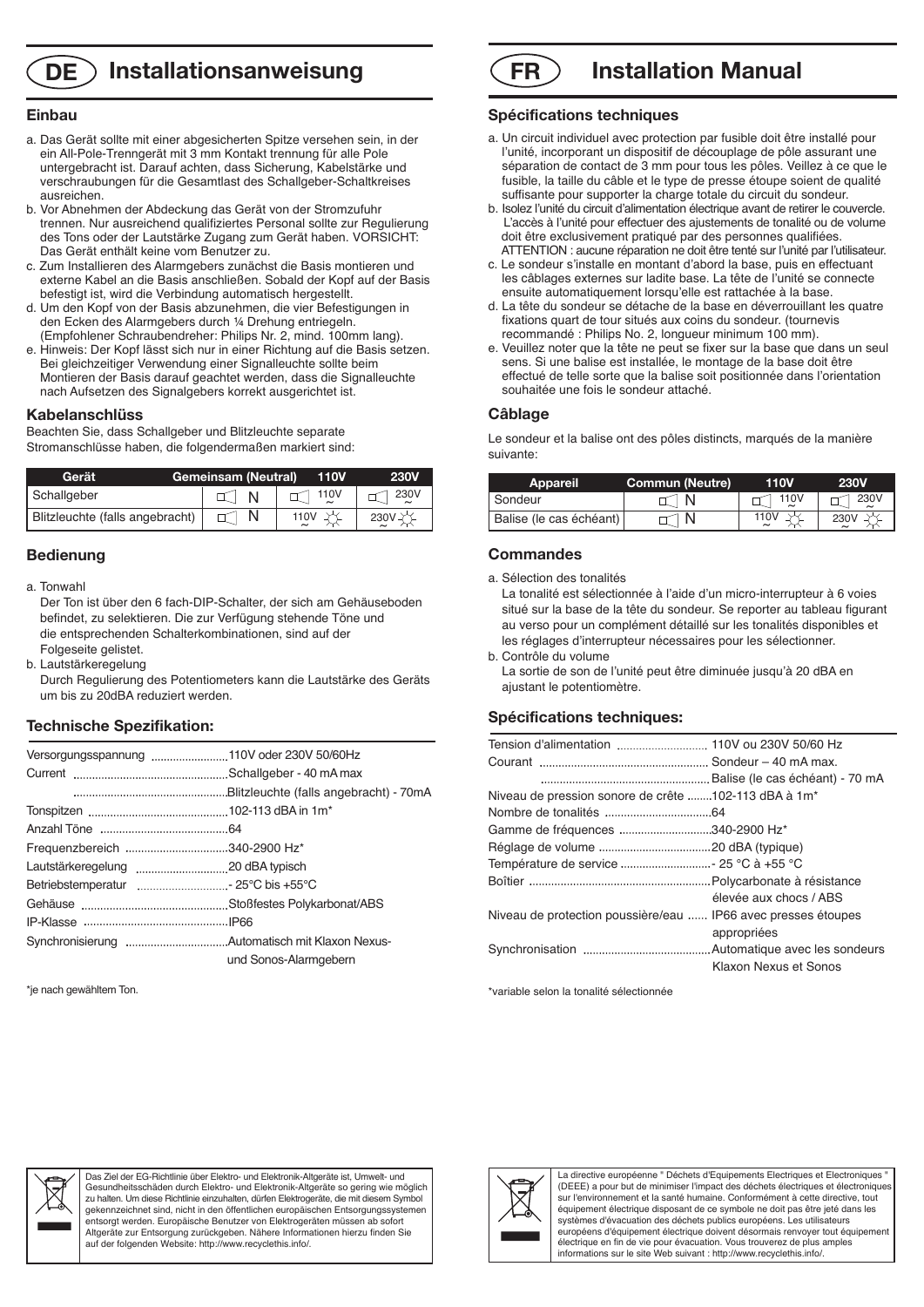### **NL Montageinstructies ES**

#### **Installatie**

- a. Het apparaat moet voorzien zijn van een aansluiting met aarding die voorzien is van een ontkoppelingapparaat voor alle polen en met een contacttussenruimte van 3mm. Controleer of de aarding, kabelafmetingen en type pakkingbus voldoende bevonden werden voor de totale last op het soundercircuit.
- b. Isoleer het apparaat van het elektriciteitsnet alvorens de behuizing te verwijderen. Enkel gekwalificeerd personeel mag het apparaat openen om afstellingen aan de toon of het volume uit te voeren. WAARSCHUWING: er bevinden zich geen onderdelen in het apparaat die door de gebruiker onderhouden kunnen worden.
- c. De sounder wordt geïnstalleerd door eerst de basiseenheid te monteren en dan de externe bedradingaansluitingen aan de basis te maken. De hoofdeenheid sluit dan automatisch aan wanneer het aan de basis wordt bevestigd.
- d. De sounderkop wordt van de basis gescheiden door de vier draaibevestigingen die zich in de hoeken van de sounder bevinden te openen. (Aanbevolen schroevendraaier: Philips Nr. 2, min 100mm lang).
- e. Merk op dat de kop enkel via een manier op de basis kan bevestigd worden. Als er een bakenzender is geïnstalleerd, moet men voorzichtig zijn bij het monteren van de basis om ervoor te zorgen dat de bakenzender in de gewenste positie wordt geplaatst nadat de sounder aangehecht werd.

#### **Bedrading**

Merk op dat de sounder en de bakenzender afzonderlijke voedingsaansluiting hebben, die als volgt worden aangeduid:

| Apparaat                        | Gemeenschappelijk (Neutraal) | <b>110V</b>   | <b>230V</b> |
|---------------------------------|------------------------------|---------------|-------------|
| <b>Alarm</b>                    |                              | $\sqcap$ 110V | 230V        |
| Bakenzender (indien gemonteerd) |                              | 110V          | 230V        |

#### **Regeling**

a. Toonselectie

De toon wordt geselecteerd met de vijfweg-instelschakelaar op de onderkant van de alarmkop. Kijk op de tabel aan ommezijde voor gegevens over de beschikbare tonen en de schakelaarinstellingen om deze te selecteren.

b. Volumeregeling

De geluidsuitvoer van het apparaat kan tot 20dBA verminderd worden door de potentiometer (volumeknop) af te stellen.

#### **Technische specificaties:**

|                                       | Bakenzender (indien gemonteerd) -70mA |
|---------------------------------------|---------------------------------------|
| Geluidsniveaupiek  102-113 dBA op 1m* |                                       |
|                                       |                                       |
|                                       |                                       |
|                                       |                                       |
|                                       |                                       |
|                                       |                                       |
|                                       |                                       |
|                                       |                                       |
|                                       |                                       |

\*afhankelijk van de gekozen toon en het voltage.

# **Instrucciones de Instalación**

#### **Instalación**

- a. La unidad debería ajustarse con un cilindro recto soplado que incorpora un dispositivo de desconexión de todos los polos y proporciona una separación de contacto de 3 mm en todos los polos. Asegúrese de que el fusible, el tamaño del cable y el tipo de prensaestopas tengan la potencia suficiente para la carga total del circuito del receptor acústico.
- b. Aísle la unidad de la fuente de alimentación antes de extraer la cubierta. Solamente el personal debidamente cualificado debería tener acceso a la unidad para realizar los ajustes de tono y volumen. ADVERTENCIA: en la unidad no existe ninguna pieza que pueda ser útil para el usuario.
- c. El receptor acústico se instala después de montar la unidad de base y realizar las conexiones de cableado externo a la misma. A continuación, la unidad de cabeza se conecta automáticamente cuando se acopla a la base.
- d. La cabeza del receptor acústico se separa de la base al desbloquear los cuatro cierres giratorios situados en las esquinas del receptor acústico. (Destornillador recomendado: Philips Nº 2, mín. 100 mm de largo).
- e. Tenga en cuenta que la cabeza sólo se ajusta a la base de una forma. Si se ajusta una luz, deberá tener cuidado al montar la base para asegurarse de que la luz se coloque en la orientación deseada tras acoplar el receptor acústico.

#### **Cableado**

Enga en cuenta que el receptor acústico y la luz tienen terminales de potencia independientes, que están marcados como sigue:

| <b>Dispositivo</b>     | Común (neutral) | 110V | <b>230V</b>      |
|------------------------|-----------------|------|------------------|
| Receptor acústico      |                 | 110V | 230V             |
| Luz (si está ajustada) |                 | 110\ | 230 <sub>b</sub> |

#### **Controles**

- a. El tono se selecciona con un microconmutador de 6 rutas situado en la parte inferior del cabezal del resonador. Remítase al cuadro que se indica al dorso si desea ver los pormenores de los tonos de los que puede elegirse y las posiciones del microconmutador para seleccionarlos. b. Control de volumen
- La emisión de sonido de la unidad puede reducirse hasta 20 dBA gracias al potenciómetro.

#### **Especificaciones Técnicas:**

| Nivel màximo de sonido 102-113 dBA a 1m <sup>*</sup> |                        |
|------------------------------------------------------|------------------------|
|                                                      |                        |
|                                                      |                        |
|                                                      |                        |
| Temperatura de trabajo  25 °C a +55 °C               |                        |
|                                                      |                        |
|                                                      | resistencia al impacto |
|                                                      |                        |
|                                                      |                        |

\* en función del voltaje de entrada y del tono seleccionados.



De Europese richtlijn "Afgedankte elektrische en elektronische apparatuur" (AEEA) is er op gericht om de impact van het afval van elektrische en elektronische apparatuur op het milieu en de gezondheid van de mens te minimaliseren. Om aan deze richtlijn te voldoen,<br>moet elektrische apparatuur die met dit symbool gemarkeerd is, niet worden verwerkt in<br>Europese openbare afvalsystemen. Europese gebru dienen nu apparatuur aan het einde van de levensduur aan te bieden voor verwerking. Meer informatie vindt u op de volgende website: http://www.recyclethis.info/.



El objetivo de la directiva europea de Eliminación de equipos eléctricos y electrónicos (WEEE)<br>es minimizar el impacto de la eliminación de equipos eléctricos y electrónicos sobre el<br>medioambiente y la salud de las persona eléctrico marcado con este símbolo no deberá desecharse en ningún sistema de eliminación europeo público. Los usuarios europeos de equipamiento eléctrico deberán retornar los equipos eléctricos y electrónicos al final de su vida útil para su eliminación. Para más información visite el siguiente sitio Web: http://www.recyclethis.info/.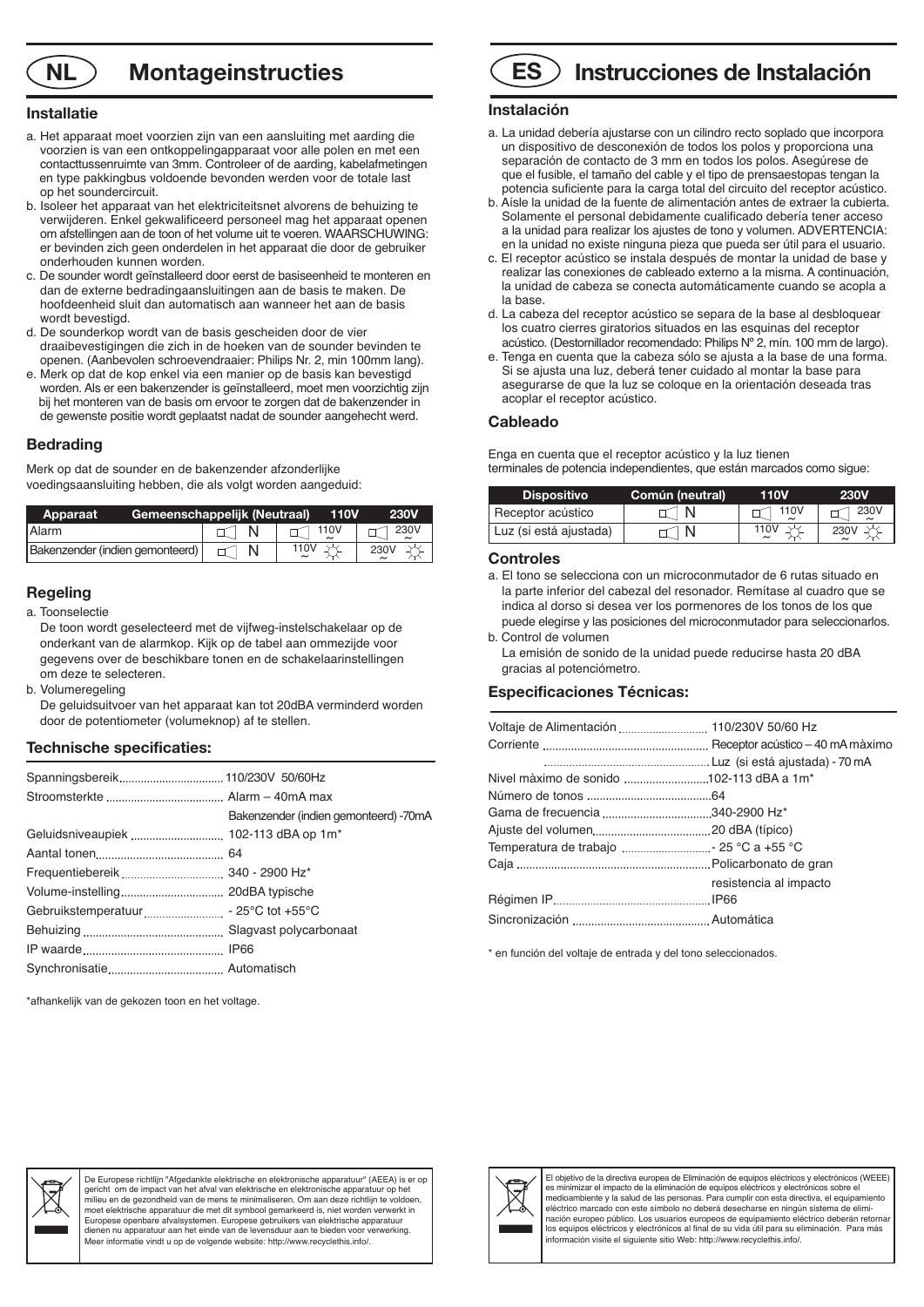

# **Manual de Instalação**

#### **Instalação**

- a. Aunidade deve ser instalada com uma derivação com fusível incorporando um dispositivo de desligamento de todos os pólos que proporciona 3mm de separação entre os contactos de todos os pólos. Verifique que o fusível, tamanho do cabo e o tipo de bucim têm as especificações necessárias para a carga total do circuito do besouro.
- b. Isole a unidade da fonte de alimentação antes de retirar a tampa. O acesso à unidade para a realização de ajustes do tom ou do volume só deve estar autorizado a pessoal devidamente qualificado. ADVERTÊNCIA: a unidade não contém peças cuja manutenção possa ser efectuada pelo utilizador.
- c. A instalação do besouro é feita montando primeiro a base e efectuando as ligações da cablagem exterior à base. A cabeça da unidade fica automaticamente ligada quando ela é fixada à base.
- d. A cabeça do besouro separa-se da base desapertando os quatro dispositivos de fixação (turn fasteners) dos cantos do besouro. (Chave de fendas recomendada: Chave Philips Nº 2, comprimento mínimo 100 mm).
- e. Note que existe uma só maneira de encaixar a cabeça na base. Se tiver um farol instalado, é necessário cuidado ao montar a base para se assegurar de que o farol fica posicionado com a orientação desejada depois de fixar o besouro.

#### **Cablagem**

Anote que o sounder e farol têm terminais separados de poder, marcado como segue:

| <b>Dispositivo</b> | <b>Comun (Neutral)</b> | <b>10V</b> | 230V |
|--------------------|------------------------|------------|------|
| I Sensor           |                        | 110V       | 230V |
| I Farolim rotativo |                        | 110V       |      |

#### . **Controlos**

a. Selecção do Tom

- A mensagem sonora é seleccionada utilizando o comutador DIP Switch de 6 vias existente na parte inferior da cabeça do sensor. Consulte a tabela no verso para obter detalhes sobre as mensagens sonoras disponíveis e configurações do comutador necessárias para as seleccionar. b. Controlo do Volume
- A saída de som da unidade pode ser reduzida até um valor com menos 20 dBA ajustando-se o potenciómetro.

#### **Especificações técnicas**:

| Gama da tensão de alimentação  110/230 V 50/60 Hz |  |
|---------------------------------------------------|--|
|                                                   |  |
|                                                   |  |
|                                                   |  |
| Número de mensagens sonoras 64                    |  |
| Gama de frequência 340-2900 Hz*                   |  |
|                                                   |  |
| Temperatura de funcionamento  - 25 °C a +55 °C    |  |
|                                                   |  |
|                                                   |  |
|                                                   |  |

\*depende do tom seleccionado e da tensão de entrada.

# **PT IT Istruzioni di installazione**

#### **Installazione**

- a. L'unità deve essere installata con un supporto di sostegno con fusibili contenente un dispositivo di disconnessione di tutti i poli che fornisce una separazione di contatto di 3 mm in tutti i poli. Assicurarsi che il fusibile, la misura del cavo e il tipo di guarnizione siano sufficientemente potenti per il carico totale sul circuito dell'apparecchio acustico.
- b. Isolare l'unità dall'alimentazione elettrica prima di rimuovere il coperchio. L'accesso all'unità per eseguire regolazioni al tono o al volume deve essere eseguito solo da personale qualificato. AVVERTENZA: l'utente non può occuparsi della manutenzione di alcun pezzo dell'unità.
- c. L'apparecchio acustico si installa in primo luogo montando l'unità di base e collegando quindi i cavi esterni alla base. L'unità principale quindi si collega automaticamente quando viene montata sulla base.
- d. La testa dell'apparecchio acustico si separa dalla base sbloccando le quattro chiusure girevoli sugli angoli dell'apparecchio acustico. (cacciavite consigliato: Philips Nº 2, di una lunghezza minima di 100 mm).
- e. Notare che la testa può essere installata sulla base solo in un senso. Se viene installata una luce, prestare attenzione durante il montaggio della base per assicurarsi che la luce venga posizionata secondo l'orientazione desiderata dopo che è stato montato l'apparecchio acustico.

#### **Cablaggio**

Notare che l'apparecchio acustico e la luce sono dotati di terminali di alimentazione separati, indicati come segue:

| <b>Dispositivo</b>     | Comune (neutro) | <b>110V</b> | <b>230V</b> |
|------------------------|-----------------|-------------|-------------|
| Apparecchio acustico   |                 | 110V        | 230V        |
| Luce (dove installata) |                 | 110V        | 230V        |

#### **Regeling**

a. Selezione toni

Il tono viene selezionato usando un commutatore a 6 vie situato sulla parte inferiore della testina del segnalatore acustico. Consultare la tabella a tergo per informazioni sui toni disponibili e sulle impostazioni del commutatore necessarie per selezionarli.

b. Controllo del volume

L'emissione del suono da parte dell'unità si può ridurre fino a 20 dBA regolando il potenziometro.

#### **Specifiche tecniche:**

| Gamma tensione di alimentazione 110/230 V 50/60Hz           |                               |  |
|-------------------------------------------------------------|-------------------------------|--|
|                                                             |                               |  |
|                                                             | Luce (dove installata) - 70mA |  |
| Livello di picco del suono 103-113 dBA a 1m <sup>*</sup>    |                               |  |
|                                                             |                               |  |
| Gamma di frequenza 340-2900Hz*                              |                               |  |
|                                                             |                               |  |
|                                                             |                               |  |
|                                                             |                               |  |
|                                                             |                               |  |
|                                                             |                               |  |
| *dipende dal tono selezionato e dalla tensione di ingresso. |                               |  |



A Directiva europeia "Resíduos de Equipamentos Eléctricos e Electrónicos" (REEE) tem como objectivo minimizar o impacto dos resíduos de equipamentos eléctricos e electrónicos no ambiente e na saúde humana. Para dar cumprimento a esta Directiva, o equipamento eléctrico que contenha este símbolo não deve ser eliminado nos sistemas de eliminação pública europeus. Os utilizadores europeus de equipamento eléctrico devem agora devolver os equipamentos em fim de vida para eliminação. Para mais informações, consultar o seguinte sítio da Web: http://www.recyclethis.info/.



La Direttiva europea nota come "Waste Electrical and Electronic Equipment" (WEEE), è volta a ridurre al minimo l'impatto sull'ambiente e sulla salute umana provocato dallo smaltimento di apparecchiature elettriche ed elettroniche. Al fine di garantire conformità a tale direttiva, è vietato smaltire le apparecchiature elettriche contrassegnate da rifiuti siti in territorio europeo. Gli utilizzatori europei sono tenuti a restituire le apparecchiature elettriche ed elettroniche al termine del loro ciclo di vita per consentirne il corretto smaltimento.Per ulteriori informazioni, visitare il seguente indirizzo: http://www.recyclethis.info/.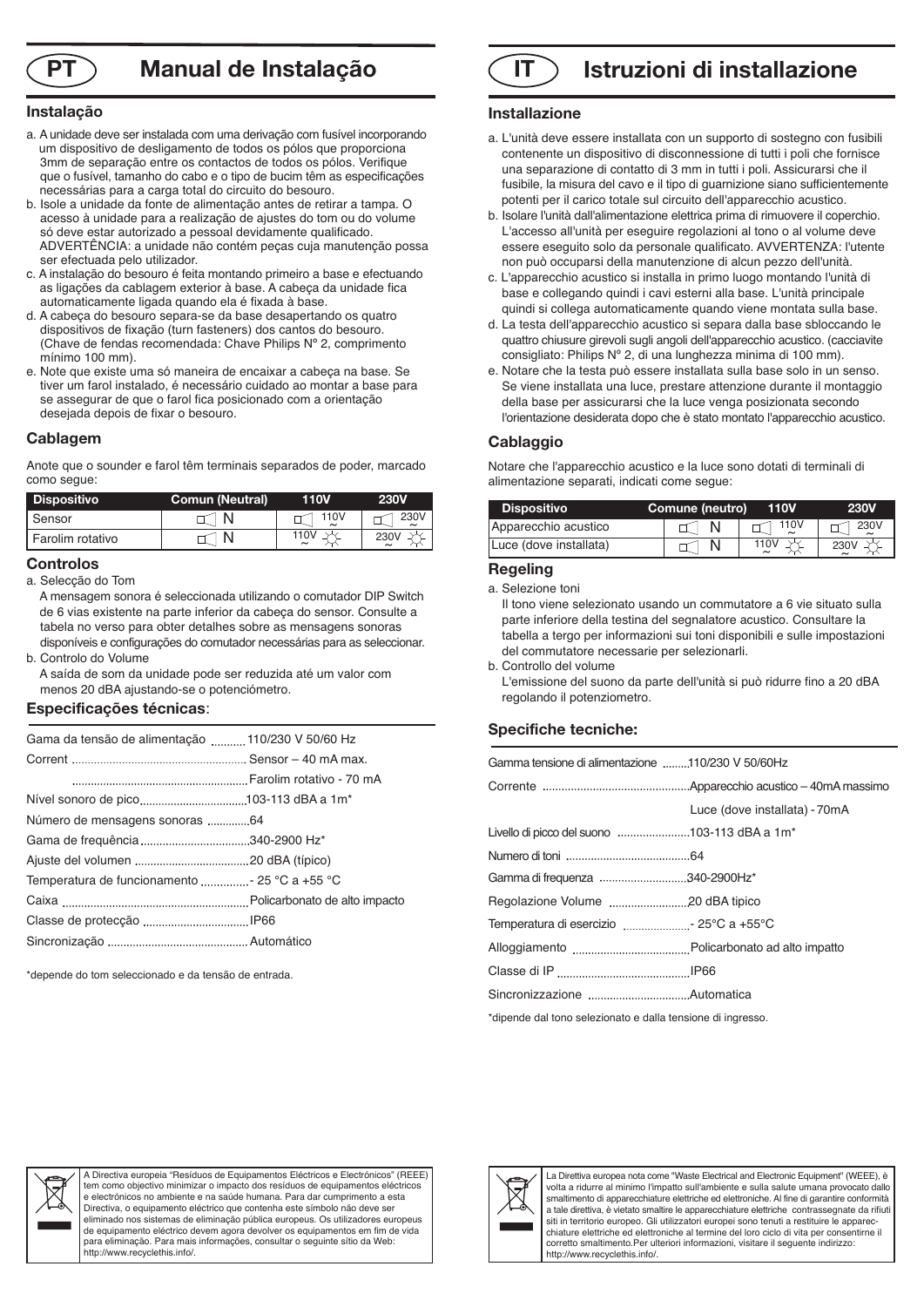

# **PL Instrukcja montażu SE**

#### **Instalacja**

- a. Urządzenie powinno posiadać zabezpieczony wyłącznik umożliwiający odłączenie wszystkich biegunów tak, aby odległość między stykami wynosiła 3 mm. Parametry znamionowe bezpiecznika, kabla oraz dławika należy dobrać odpowiednio do całkowitego obciążenia układu sygnalizatora akustycznego.
- b. Przed zdjęciem klosza urządzenie należy wyłączyć ze źródła zasilania. Dostęp do urządzenia w celu regulacji ustawień dźwięku i głośności powinien mieć wyłącznie wykwalifikowany personel. UWAGA: urządzenie nie zawiera części, które użytkownik może serwisować na własną rękę.
- c. Instalację sygnalizatora należy zacząć od montażu podstawy w odpowiednim miejscu i podłączenia jej do instalacji zewnętrznej. Po osadzeniu głowicy sygnalizatora w podstawie następuje automatyczne podłączenie głowicy do instalacji.
- d. Aby odłączyć głowicę sygnalizatora od podstawy należy odkręcić cztery łączniki znajdujące się w narożnikach sygnalizatora. (Zaleca się użycie śrubokręta marki Philips nr 2, długość min 100mm).
- e. Uwaga: głowicę można zamocować na podstawie tylko w określonym położeniu. Przy zamontowanej lampie sygnalizacyjnej należy pamiętać, że po zamocowaniu sygnalizatora na podstawie lampa musi być prawidłowo ustawiona.

#### **Okablowanie**

Zaznaczają co (żeby; który) echosonda i sygnalizator ma oddzielna możność (siła) stacji końcowych, oznaczany następująco:

| <b>Urzdzenie</b>                         | Współny (Neutralny) 110V |               | <b>230V</b> |
|------------------------------------------|--------------------------|---------------|-------------|
| <b>I</b> Głośnik                         |                          | $\sqcap$ 110V | 230V        |
| Sygnalizator (gdzie dostosował) $\Box$ N |                          |               | 230\        |

#### **Regulacja ustawie**ń

a. Wybór dźwięku alarmu Ton wybierany jest za pomocą 6 pozycyjnego przełącznika dipswitch znajdującego się na spodzie głowicy głośnika. W celu uzyskania informacji dotyczących dostępnych tonów i odpowiadających im ustawień przełączników, należy zapoznać się z tabelą na odwrocie.

b. Regulacia głośności

Głośność alarmu można zredukować do 20dB za pomocą potencjometru.

#### **Dane techniczne:**

| Zakres napiecia zasilania  110/230V 50/60Hz       |  |
|---------------------------------------------------|--|
|                                                   |  |
|                                                   |  |
| Szczytowe natężenie dźwięku  102-113 dBA Przy 1m* |  |
|                                                   |  |
| Zakres częstotliwości  340-2900Hz*                |  |
|                                                   |  |
|                                                   |  |
|                                                   |  |
|                                                   |  |
|                                                   |  |
|                                                   |  |

## **Installationsmanual**

#### **Installation**

- a. Enheten ska förses med ett säkrat uttag med en frånslutningsanordning för alla poler som ger ett kontaktavstånd på 3 mm för polerna. Kontrollera att märkdata för säkring, kabelstorlek och packboxtyp är lämplig för den totala belastningen i sirenens krets.
- b. Koppla bort enheten från strömuttaget innan höljet tas bort. Låt endast kvalificerad personal ha tillgång till enheten för justeringar av ton eller volym. VARNING: Det finns inga delar i enheten som användaren kan reparera.
- c. Sirenen installeras genom att först montera basenheten och sedan göra den externa tråddragningen till basen. Huvudenheten ansluts sedan automatiskt när den monteras på basen.
- d. Sirenhuvudet skiljs från basen genom att lossa fästdonens fyrvarvslåsning (de fyra vridlåsen) i larmets hörn.
- (Rekommenderad skruvmejsel: Philips nr. 2, minst 100 mm lång). e. Observera att huvudet bara kan monteras på basen på ett sätt. Om ett visuellt larm monteras ska försiktighet iakttagas när basen
- monteras så att det visuella larmet sitter rätt när sirenen monteras.

#### **Koppling**

Märka så pass den ljudat och fyr har skild från förmåga terminalen, märkt som följe :

| Anordning                 | gemensam (Neutral) | <b>110V</b> | <b>230V</b> |
|---------------------------|--------------------|-------------|-------------|
| Aktuel lyd alarm          |                    | 1110V       | 230V        |
| Blinklys (var tillpassat) | - N                | 110V        | 230V        |

#### **Kontroller**

a. Tonval

Tonen ställs in med en femvägs dipswitch på kretskortet (2). Se tabellen på nästa sida för uppgifter om tillgängliga toner och switchinställningar som krävs för att välja dessa.

b. Volymkontroll

Enhetens ljudnivå kan sänkas med upp till 20 dBA genom att justera potentiometern.

#### **Teknisk specifikation:**

\* beroende på vald ton och inspänning.

\*zależy od wybranego tonu i napięcia wejściowego.



Dyrektywa europeiska ..W sprawie zużytego sprzętu elektrycznego i elektronicznego" (WEEE) ma na celu zmniejszenie wpływu odpadów sprzętu elektrycznego i elektronicznego na środowisko i zdrowie człowieka. Aby spełnić wymagania dyrektywy, sprzęt elektryczny oznaczony tym symbolem nie może być usuwany razem z odpadami komunalnymi. Obecnie użytkownicy sprzętu elek-trycznego na terenie Europy po zakończeniu użytkowania sprzętu muszą zwracać go w celu jego utylizacji. Szczegółowe informacje podano w witrynie internetowej: http://www.recyclethis.info/.



Det europeiska direktivet om avfall som utgörs av eller innehåller elektriska eller elektroniska produkter (WEEE) har i syfte att minimera verkningen av elektriskt och elektroniskt avfall på miljö och människors hälsa. För att följa detta direktiv, får elektrisk utrustning märkt med denna symbol inte avfallshanteras i europeiska kommunala avfallssystem. Europeiska brukare av elektrisk utrustning måste numera lämna tillbaka uttjänad utrustning för avfallshantering. Ytterligare information finns på följande hemsida: http://www.recyclethis.info/.